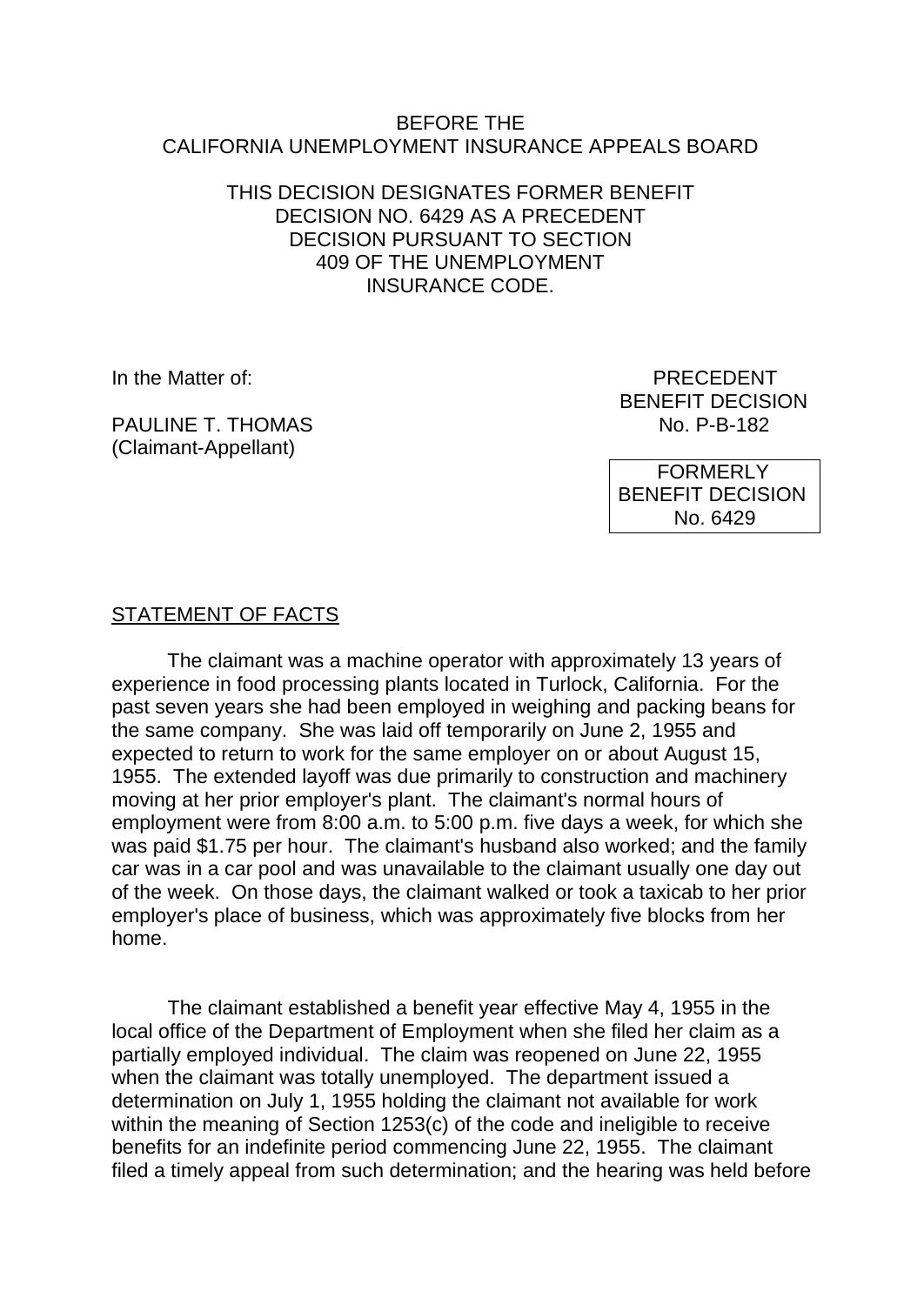a referee on August 8, 1955. The referee affirmed the determination of the department but denied benefits under Section 1253(c) of the California Unemployment Insurance Code on the ground that the claimant was not offering her services without material restrictions. The claimant appealed to the Appeals Board from the referee's decision.

The referee's finding that the claimant was not offering her services without a material restriction was based upon the following testimony of the claimant:

- "Q And if you want permanent work, what will you have to have in the line of wages?
- "A Well, what they usually pay. I don't think that any of them pay less than one dollar or ninety-five cents.
- "Q Have you checked with your dime stores?
- "A No, I don't know the wages. I know when I worked there two weeks, that was years ago it was about thirty-five cents an hour, I think.
- "Q Their pay isn't that high, I am sure their pay isn't ninety or ninety-five an hour. I don't know just what they pay, but it isn't that much. . . ."

With respect to the wages in that community, the departmental representative testified as follows:

- "Q What is the prevailing wage in the Turlock area for help?
- "A For sales work in the five and ten cents usually starts at seventy-five cents an hour. The other store would run possibly a little higher, eighty cents, eighty-five cents, and for experienced up to ninety cents. It is pretty low in Turlock. We have orders for work in kitchen helpers and various things of that sort. As agricultural season comes on, why, everything improves and there is hiring in the area."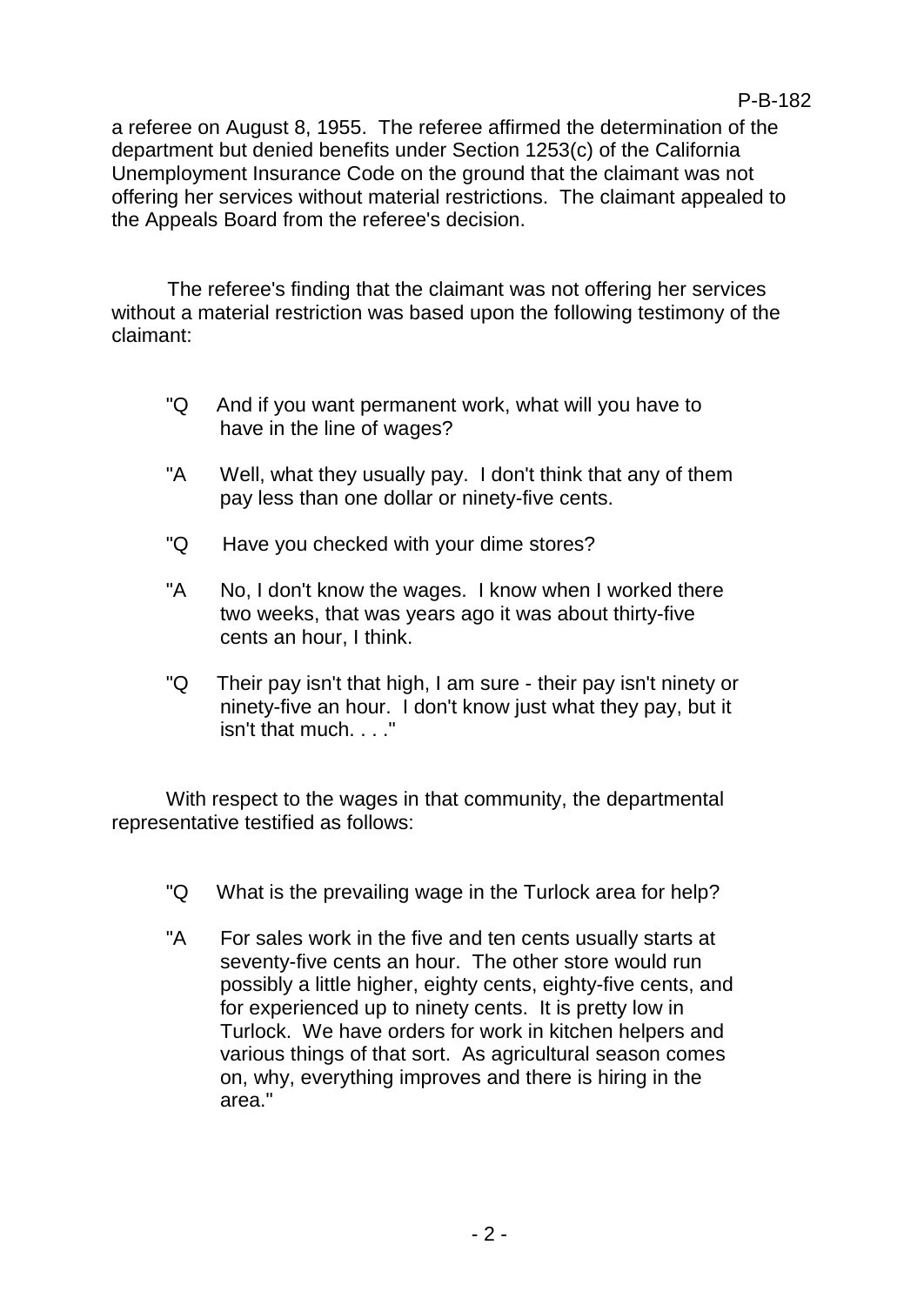The department had originally disqualified the claimant because she had contacted only two employers prior to the interview on July 1, 1955. The claimant was "on call" with her last employer but did not know from day to day when work would commence again. In prior years, she had usually worked at least one day each week during the slack season. There was only one other employer who could offer the claimant her type of work. When the claimant was advised that she should seek work outside her normal occupation, she immediately sought work in other types of employment.

The issue is whether the claimant was ineligible for benefits under section 1253(c) of the code.

# REASONS FOR DECISION

Section 1952 of the California Unemployment Insurance Code provided as follows:

"1952. The Appeals Board and its representatives and referees are not bound by common law or statutory rules of evidence or by technical or formal rules of procedure but may conduct the hearings and appeals in such manner as to ascertain the substantial rights of the parties."

In either an interview before a departmental representative or a hearing before a referee where the question of wage restriction is involved, we believe it is essential to the preservation of the rights of the claimant that the claimant be made aware of the wage scale in existence at the particular locality before a categorical answer be elicited as to the wage scale which is acceptable to him. If the claimant is required to state what wage scale he will accept before he is informed as to the wage scale prevailing in the locality, the claimant is required to speculate. We believe that the proper method requires an exploration by the departmental representative or the referee of the claimant's state of mind with respect to an acceptable wage scale after first making known to the claimant the prevailing rate. If such procedure is not followed, it is the opinion of this board that such interview or hearing does not fully meet the requirements of affording the essential protection to which a claimant is entitled.

In the instant matter, we are of the opinion that the claimant did not impose a wage restriction in excess of the prevailing rate. We further